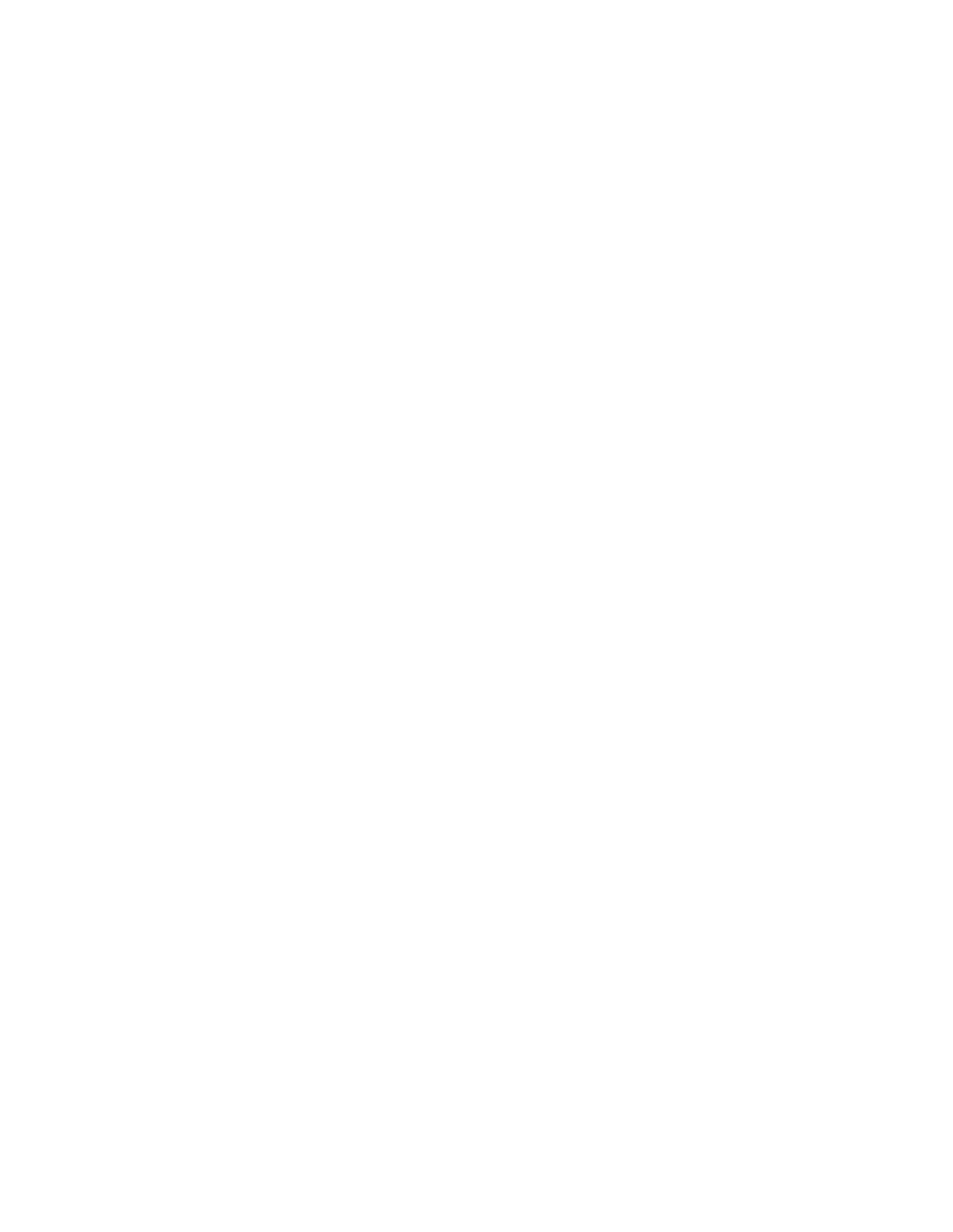# Trellis-Coded High-Dimensional Modulation for Polarization Crosstalk Self Cancellation in Coherent Optical Communications

### Toshiaki Koike-Akino, Keisuke Kojima, Kieran Parsons

*Mitsubishi Electric Research Labs. (MERL), 201 Broadway, Cambridge, MA 02139, USA. koike@merl.com*

Abstract: We propose new trellis-coded high-dimensional modulation (TC-HDM) robust to polarization crosstalk in coherent optical communications. Since the modulation can automatically recover polarization crosstalk, it offers 2 dBQ improvement through the use of blind equalization.

OCIS codes: (060.4510) Optical communications, (060.1660) Coherent communications, (060.4080) Modulation.

### 1. Introduction

Coherent optical communications have been able to significantly increase spectrum efficiency by polarization division multiplexing (PDM). To exploit 4-dimensional signal space (real and imaginary parts for both x- and ypolarizations), high-dimensional modulations (HDM) [1], such as polarization-switched quaternary phase shift keying (PS-QPSK) [2], have received much attention. It was shown that 4-dimensional modulations achieve more than 1.5 dB gain in additive white Gaussian noise (AWGN) channels [1]. However, fiber-optic communications suffer not only from AWGN (mainly caused by amplifier spontaneous emission noise) but also from other fiber impairments; e.g., linear dispersion and nonlinear distortion. Those impairments cause a change of state of polarization (SOP) along time and frequency due to polarization mode dispersion (PMD) and cross polarization modulation (XPolM).

This paper studies HDM suited for alleviating the effect of SOP rotations. The proposed scheme is an extended version of differential modulations for higher-dimensional constellations. Differential PSK (DPSK) modulations are often used in conventional coherent optical systems so that it becomes robust against undesired phase rotations and cycle slips after a phase recovery. However, such conventional differential modulations do not perform well for any arbitrary SOP because the SOP rotation results in polarization crosstalk. Therefore, the receiver digital signal processing (DSP) usually requires polarization recovery techniques such as constant-modulus adaptation (CMA) blind filter.

The key idea behind the differential HDM lies in the fact that the x-polarization signals and the y-polarization signals are jointly designed to be mutually orthogonal. Because of the orthogonality, any polarization crosstalk, attenuation, and rotations in SOP can be automatically resolved in a blind manner. More importantly, such an SOP self-recovery nature can completely eliminate the need of the other phase and polarization recovery techniques.

The HDM are based on a family of unitary space-time modulations [3, 4], which have been studied intensively for wireless communications. Since space-time modulations were originally proposed to mitigate the effect of channel fading which typically does not exist in fiber channels, there are only a few literature which could demonstrate its substantial usefulness in fiber-optic communications [5–7]. We show that the differential HDM can achieve  $1 \sim 2 \text{ dBQ}$ improvement even without phase and polarization recovery when compared to conventional DPSK. In addition, we introduce trellis coding [8] and an improved equalization scheme [4].

#### 2. Trellis-Coded High-Dimensional Modulations (TC-HDM)

Fig. 1 shows a PDM coherent fiber-optic communications system. A digital bit data *m* is sent by differential HDM  ${U_m}$ , which generates x/y-polarization constellations  $s_x(n)$  and  $s_y(n)$ . After passing through an electrical filter and a digital-analog converter, the electrical signals are converted to optical signals via Mach-Zehnder modulators. The resulting optical signals propagate through a fiber link consisting of  $N_{\text{sp}}$  spans. The fiber platform is configured of a single-mode fiber (SMF) of length  $L$  and a dispersion-compensation fiber (DCF) of length  $L'$  as well as an erbium doped fiber amplifier (EDFA) per span. The length of DCF is chosen according to residual dispersion per span (RDPS).

At the receiver, the optically filtered signal is down-converted to electrical signals with a coherent optical receiver, analog-digital converters and electrical filters. The received signals are denoted by  $r<sub>x</sub>(n)$  and  $r<sub>y</sub>(n)$  for x and y polarizations at the *n*-th symbol. To detect the transmitted data, the receiver performs a generalized likelihood ratio test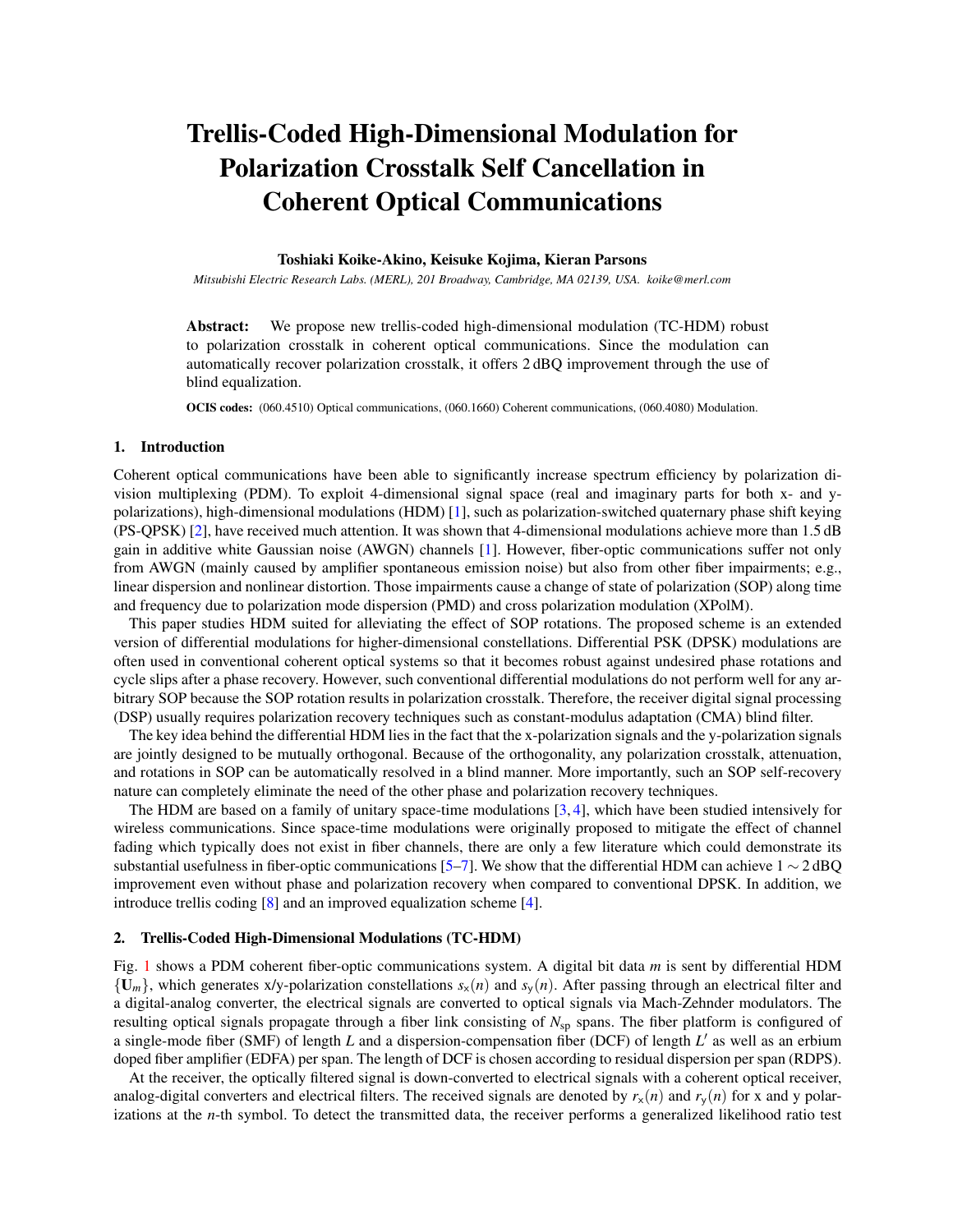

Fig. 1: Coherent optic communications systems with differential HDM.



Fig. 2: Conceptual analogy between DPSK and differential HDM.

(GLRT) algorithm [4] which takes correlation between unitary modulations and differentially rotated receiving signals. Note that GLRT achieves the maximum-likelihood performance even without knowledge of SOP because of the orthogonality over x/y polarizations. When the linear dispersion such as PMD is dominant, the received signal is expressed by a linear transformation of the transmitted signal in frequency domain as

$$
\begin{bmatrix} r_{\mathsf{x}}(\omega) \\ r_{\mathsf{y}}(\omega) \end{bmatrix} = \begin{bmatrix} h_{\mathsf{xx}}(\omega) & h_{\mathsf{xy}}(\omega) \\ h_{\mathsf{yx}}(\omega) & h_{\mathsf{yy}}(\omega) \end{bmatrix} \begin{bmatrix} s_{\mathsf{x}}(\omega) \\ s_{\mathsf{y}}(\omega) \end{bmatrix} + \begin{bmatrix} z_{\mathsf{x}}(\omega) \\ z_{\mathsf{y}}(\omega) \end{bmatrix} \implies \mathbf{r}(\omega) = \mathbf{H}(\omega)\mathbf{s}(\omega) + \mathbf{z}(\omega), \tag{1}
$$

where **H** denotes the channel coefficient which rotates the SOP depending on the frequency  $\omega$ , and **z** is the additive noise. Similarly, when the nonlinearity dominates, it was shown  $[9, 10]$  that the received signals are well represented by a polarization crosstalk XPolM model in time domain as follows:

$$
\begin{bmatrix} r_{\mathsf{x}}(n) \\ r_{\mathsf{y}}(n) \end{bmatrix} = e^{\mathsf{j}\phi} \begin{bmatrix} e^{\mathsf{j}\theta} \sqrt{1-|w(n)|^2} & -w^*(n) \\ w(n) & e^{-\mathsf{j}\theta} \sqrt{1-|w(n)|^2} \end{bmatrix} \begin{bmatrix} s_{\mathsf{x}}(n) \\ s_{\mathsf{y}}(n) \end{bmatrix} + \begin{bmatrix} z_{\mathsf{x}}(n) \\ z_{\mathsf{y}}(n) \end{bmatrix} \implies \mathbf{r}(n) = \mathbf{H}(n)\mathbf{s}(n) + \mathbf{z}(n), \tag{2}
$$

where  $[\cdot]^*$  denotes the complex conjugate,  $\phi$  denotes a common phase noise,  $\theta$  denotes a phase difference,  $w(t)$  is a polarization crosstalk factor. An important implication from (1) and (2) is the fact that the received signal suffers from the change of SOP which causes polarization crosstalk.

To solve SOP rotations without using complicated recovery algorithms, we use unitary space-time constellations [3], which allow the use of differential encoding for  $\mathbb{R}^{4\times4}$ -dimensional modulations  $\mathbb{U} \triangleq \{U_1, U_2, \ldots, U_M\}$  with a cardinality of  $M = 4^4$  for a spectral efficiency of 2 bps/Hz/pol. One of such constellations is proposed [3] as follows:

$$
\mathbf{U}_m = \begin{bmatrix} e^{j\frac{2\pi m}{M}} & 0\\ 0 & e^{j\frac{2\pi mk_1}{M}} \end{bmatrix} \begin{bmatrix} \cos\left(\frac{2\pi mk_2}{M}\right) & \sin\left(\frac{2\pi mk_2}{M}\right)\\ -\sin\left(\frac{2\pi mk_2}{M}\right) & \cos\left(\frac{2\pi mk_2}{M}\right) \end{bmatrix} \begin{bmatrix} e^{j\frac{2\pi mk_3}{M}} & 0\\ 0 & e^{j\frac{-2\pi mk_3}{M}} \end{bmatrix},\tag{3}
$$

where integers  $\{k_1, k_2, k_3\}$  are optimized to maximize the codeword distance [3], wherein optimal parameters are listed. Fig. 2 illustrates a conceptual extension of DPSK to higher-dimensional modulations. As shown in Fig. 2 (a), since the PSK constellations are mapped onto a circle, it can automatically recover any arbitrary complex-valued rotation by differential encoding. Analogously shown in Fig. 2 (b), the unitary constellations are mapped onto a hyper-sphere surface over a manifold subspace, which does not change against any matrix-valued multiplications.

As an improved blind equalization, we adopt a high-order super-block GLRT proposed in [4] to deal with time and frequency selectivity. To further improve performance, we introduce the use of trellis coding. We optimized the set  ${k_1, k_2, k_3}$  such that the free distance can be maximized.